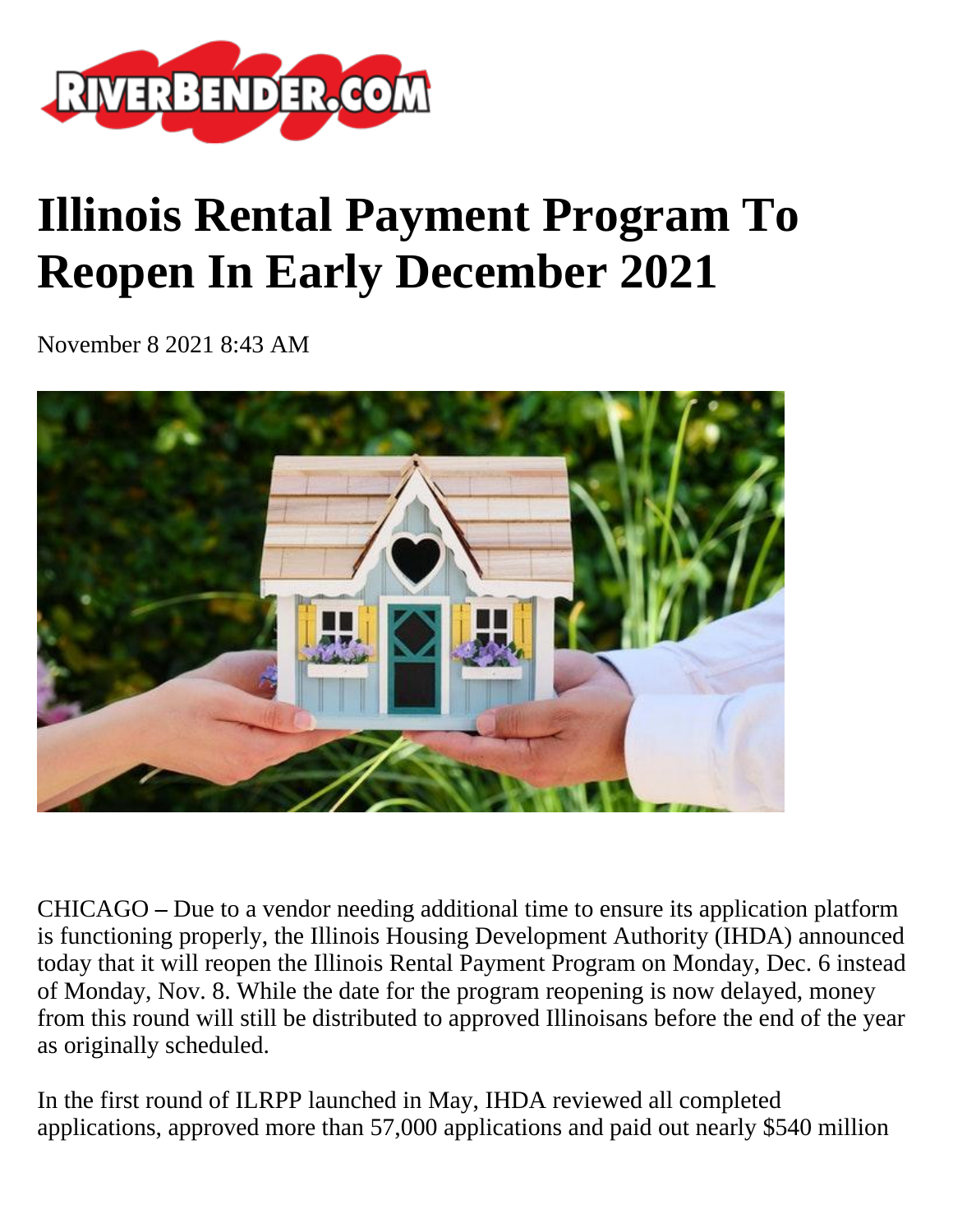on behalf of renters experiencing pandemic-related hardships. Since 2020, the state of Illinois has provided over \$776 million in emergency rental assistance to help keep more than 103,100 Illinois seniors, families and others safely housed.

IHDA is continuously learning from previous application rounds and striving to improve the application process to ensure the funds can quickly get to landlords and tenants who have been negatively impacted by COVID-19. The application portal requires additional testing to ensure it can accommodate the tens of thousands of applicants that may apply for ILRPP assistance. Applications will now be accepted beginning Monday, Dec. 6 through 11:59 p.m. on Sunday, Jan 9 at illinoishousinghelp.org.

"While this delays the date we'll begin accepting applications, IHDA is committed to meeting the original timeline of disbursing rental assistance money to tenants and landlords in December," said IHDA Executive Director Kristin Faust. "We recognize this postponement may cause concern for tenants facing eviction, but there is help for renters available now."

For renters who are in need of immediate assistance, the Illinois Department of Human Services (IDHS) is currently accepting applications for rental assistance. Households looking for assistance should contact an IDHS Service Provider Agency to ask about rental assistance. Provider Agencies will help you determine if you are eligible and help you apply for rental assistance. A list of Provider Agencies, as well as organizations helping with utility bills, free legal aid, and additional services can be found at [www.](http://www.illinoisrentalassistance.org/) [illinoisrentalassistance.org/.](http://www.illinoisrentalassistance.org/)

Further aiming to reduce evictions in Illinois, a Court-Based Rental Assistance Program administered by IDHS is available to assist tenants outside of Cook County with active cases in eviction court. Tenants may apply for up to 12 months of past due rent and up to three months of future rent payments using their eviction court case number at *ilrpp*. [ihda.org](https://secure-web.cisco.com/1Letgx0ESgbgNL8DLPvN8jyMkdsIAX7bCWxg41EDaYOJMrRs3HLvyrD5JWO0r8WMpXpF_3ndcStNVYgqCdTom_RMW0555Q9dN87gqp3f53B4Lxyp-uysTJbW_niDGAK5gcXY0o1hsmkXUoCvIv2nNpmICZ_zPgAybNuezb4zvrLyp8Dw-VMeGs9xsRZiqZ0dgGpXbK8WYxvKBoxnRtPUVMN5NOhqmGhRYiWZnKJwrGS3_T5v_Jb6H6P89bEQ9dDil0sCONLMfRw4MRIk0ZsJ3M3EDdUyWlv-KF5uT2bCBNRE2trCtnE6e12cIQrL1HMW0XjcBGNO2PapJegkKtDLvDs7twficJm6ZXBl6VVi0ZZBMNHjc3_jxwM4m0F0KFaglXht_FK_v_okJnCH8V4gLBX5M66FrS6lw3J2JvIM2BXU/https%3A%2F%2Filrpp.ihda.org%2F).

The December 2021 reopening of ILRPP will provide more than \$250 million to renters and landlords in an effort to prevent evictions and keep families safe and secure while they regain their financial footing. The additional ILRPP funding is expected to assist more than 27,000 Illinois households. IHDA is currently working closely with its hired technology vendor partners to address unexpected issues and ensure the system is stable when the portal opens.

ILRPP provides direct funding to support Illinois tenants unable to pay their rent due to a COVID-19-related loss of income. Approved applicants will receive one-time grants of up to \$25,000 paid directly to their landlords on their behalf. If the landlord chooses not to participate in the program, tenants may receive payments directly. In this